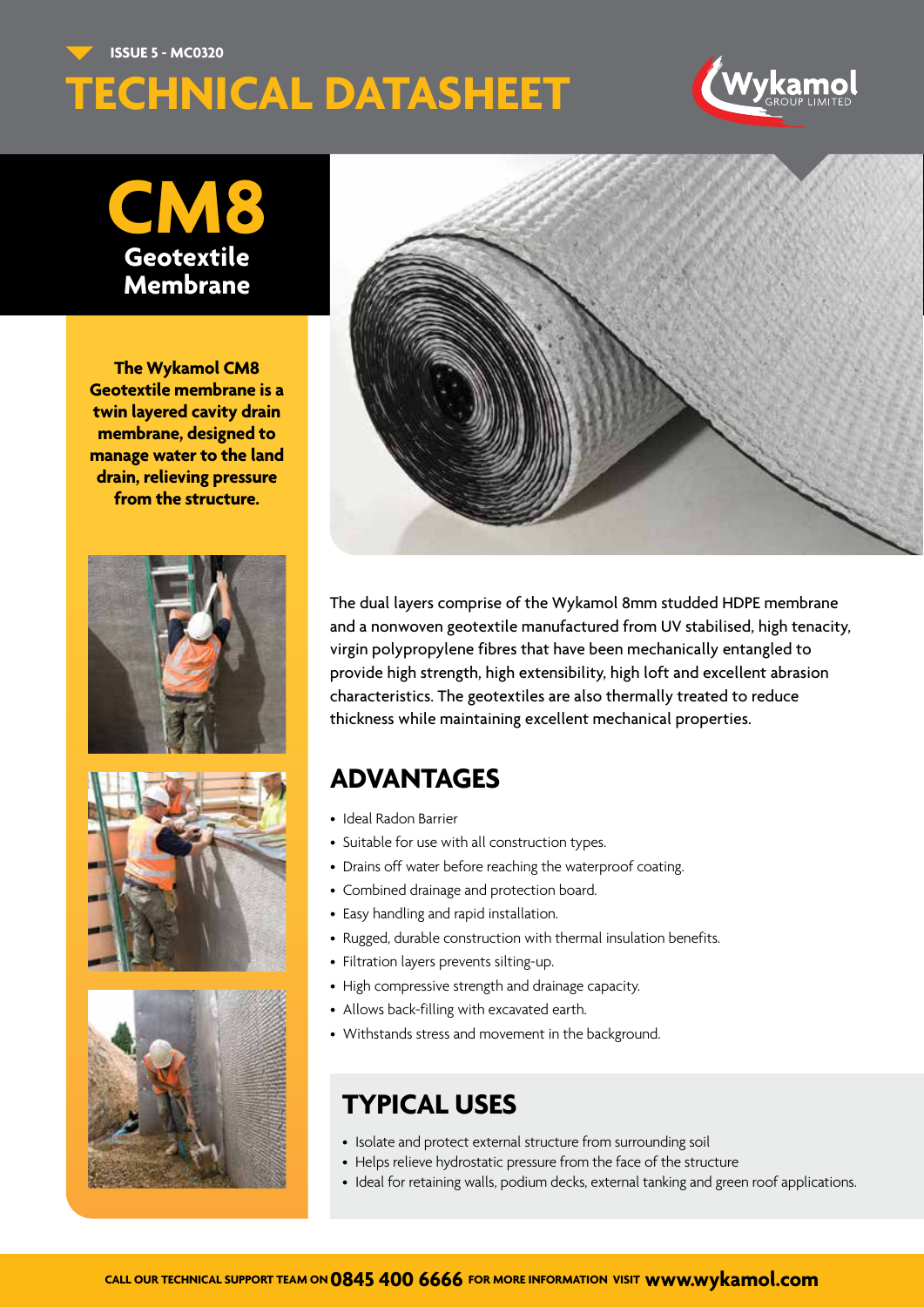#### **SUBSTRATE PREPARATION**

- 1. Prior to application of CM8 Geotextile, consideration needs to be given to the soil composition and at what depth the water table is. We would recommend this investigation be carried out by a Geotechnical Engineer to determine the potential risks.
- 2. Ensure all surfaces are free from any sharp protrusions and in reasonably sound condition. Using Wykamol's Universal Mortar, provide a triangular mortar fillet at any point of the wall where it is necessary to smooth out angles between the vertical and horizontal elements of the structure.

#### **APPLICATION**

Described below is the typical application process for Geotextile Membranes. For any variations on this application please contact the Wykamol Technical Department.

CM8 Geotextile can be applied vertically or horizontally, as required. The product should be applied to the outer face of the structure, with the geotextile fabric facing outwards.

- 1. Use Wykamol Overseal Tape to seal all joints at the overlap.
- 2. Ensure the CM8 Geotextile Membrane extends to, or just below the level of drainage channels and the channels are fully encapsulated in a granular infill and placed below the internal floor level.





Wykamol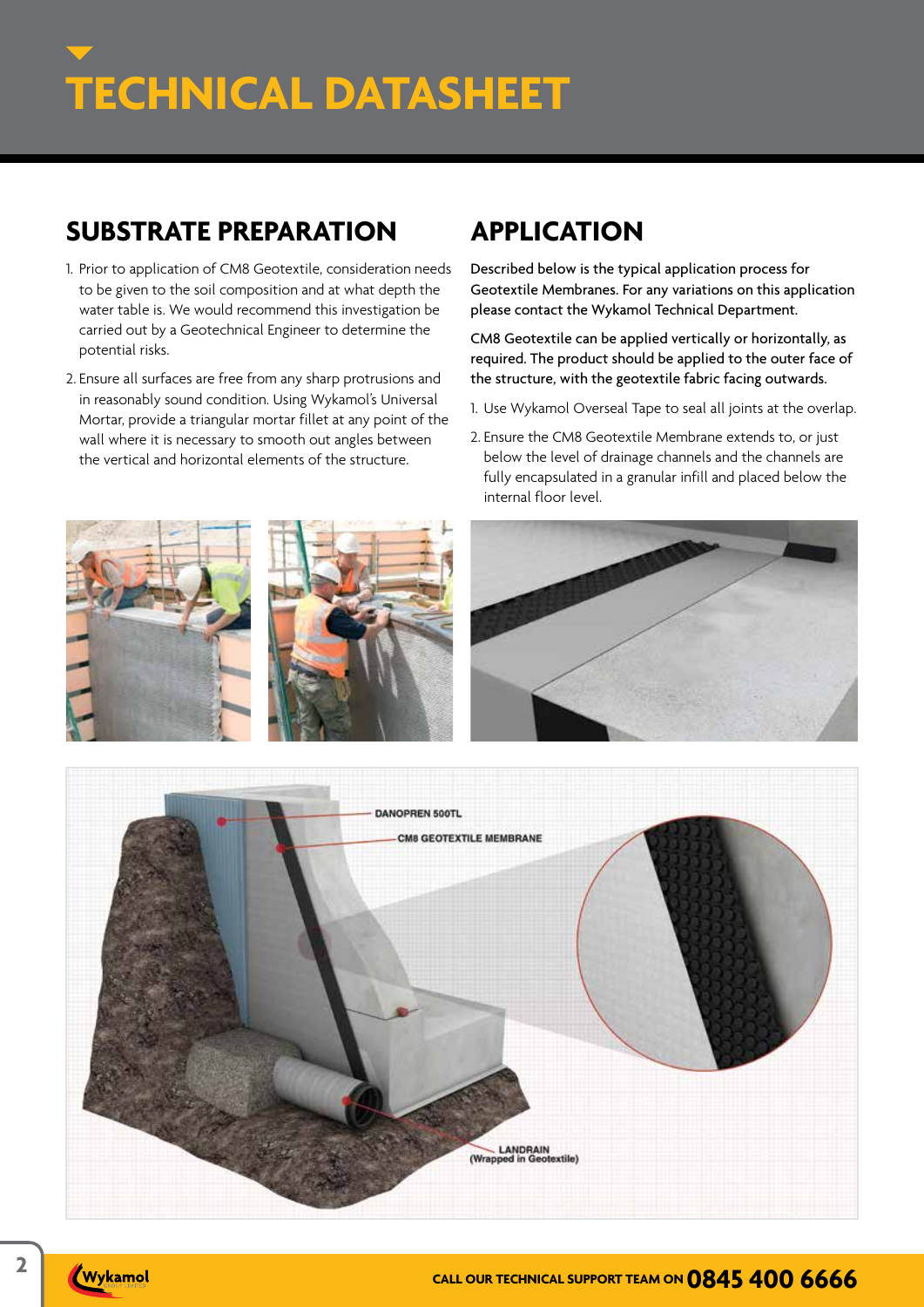#### **CONDITIONS & LIMITATIONS**

Take care when running CM8 Geotextile around internal and external corners to ensure the sheet is fixed tight to the angle.

When doubt exists, always contact the Wykamol Technical Department, to ensure applications of this product are in line with BS8102:2009, particularly for new build structures.

#### **FINISHING**

Wykamol advises that the drainage pipes are checked to ensure they will carry water away from the footings either passively (taking advantage of natural gradients) or actively, using a sump and pump. Pipes should have a jetting detail so pipework can be flushed at regular intervals.

Back-filling should be carried out with care to minimise the risk of physical damage to the membrane and prevent tears around the fixings.

| <b>Technical Data</b>                   | <b>Result</b>                             | <b>Test Standards</b>    |
|-----------------------------------------|-------------------------------------------|--------------------------|
| Material                                | <b>HDPE and Geotextile fabric</b>         | N/A                      |
| Total Unit Weight                       | 0.61 $Kg/m^2$                             | N/A                      |
| <b>Total Sheet Thickness</b>            | 0.97                                      | EN 149-2                 |
| Stud Height                             | 7 mm                                      | N/A                      |
| Colour                                  | <b>Black</b>                              | N/A                      |
| Water tightness, 60 kPa; 24h            | Pass                                      | <b>EN 1928</b>           |
| Working Temperature                     | -50°C to +80°C                            | N/A                      |
| Softening Temperature                   | 126°C                                     | N/A                      |
| Tensile Strength MD                     | 416 N                                     | BS 12311-2               |
| Tensile Strength CD                     | 488 N                                     | BS 12311-2               |
| Resistance to Static Loading            | $>20$ Kg                                  | <b>BS 12730</b>          |
| Compressive Strength                    | 180 kN                                    | <b>BS EN ISO 25619-2</b> |
| Reaction to Fire                        | Class F                                   | <b>BS EN 13501-1</b>     |
| Type of Application                     | Type V                                    | N/A                      |
| Life Expectancy                         | Lifetime of Structure                     |                          |
| <b>Geotextile Mechanical Properties</b> |                                           |                          |
| <b>CBR Puncture Resistance</b>          | 1.27 kN                                   | <b>EN ISO 12236</b>      |
| Tensile Strength (M)                    | 8 kN/m                                    | <b>EN ISO 10319</b>      |
| Tensile Strength (CMD)                  | 8.5 kN/m                                  | <b>EN ISO 10319</b>      |
| Tensile Elongation (MD)                 | 50%                                       | <b>EN ISO 10319</b>      |
| Tensile Elongation (CMD)                | 60%                                       | <b>EN ISO 10319</b>      |
| Dynamic Perforation                     | 35 mm                                     | <b>EN ISO 13433</b>      |
| <b>Geotextile Hydraulic Properties</b>  |                                           |                          |
| Pore Size (O90)                         | 100 µm                                    | <b>EN ISO 12956</b>      |
| Permeability (H50)                      | $79 \frac{\text{m}}{\text{m}^2/\text{s}}$ | <b>EN ISO 11058</b>      |
| <b>Geotextile Physical Properties</b>   |                                           |                          |
| Mass per unit area                      | 0.11 $Kg/m^2$                             | <b>EN ISO 9864</b>       |
| Thickness                               | $0.52$ mm                                 | EN ISO 9863-1            |